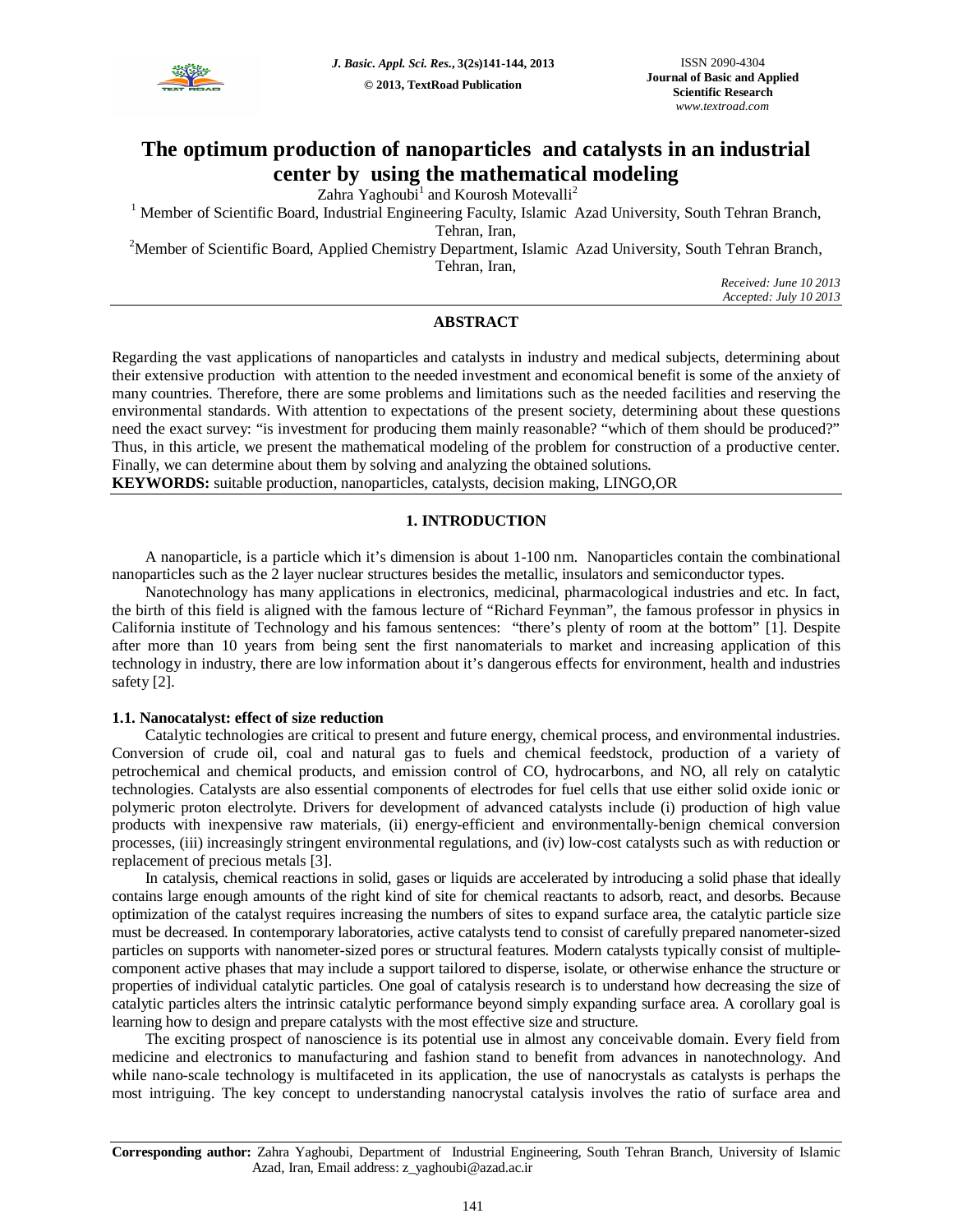volume. As an object gets larger, its surface area increases less in relation to its volume. Therefore, smaller objects have more surface area with respect to their volume. This has important implications for chemical reactions. High surface area-to volume ratios are favorable for chemical reactions. Going back to the campfire example, kindling is used to start the fire. The small pieces of wood have a greater surface area with respect to their volume than larger logs. Lighting the kindling therefore results in a quicker combustion. Additionally, if one throws a handful of sawdust onto a burning fire, a giant flare results. This reaction is chemically identical to ordinary wood burning, but it occurs at a much faster rate. The general purpose of catalysts is to increase the speed of a given reaction. This is achieved through kinetic means and does not directly affect the thermodynamic properties of a chemical system. Introducing a catalyst increases the speed of a reaction in one of three ways; it can lower the activation energy for the reaction, act as a facilitator and bring the reactive species together more effectively, or create a higher yield of one species when two or more products are formed. Depending on the application, nanocatalysts can be used in all the ways listed above. Nanomaterials are more effective than conventional catalysts for two reasons. First, their extremely small size (typically 10–80 nm) yields a tremendous surface area-to-volume ratio. Also, when materials are fabricated on the nanoscale, they achieve properties not found within their macroscopic counterparts. Both of these reasons account for the versatility and effectiveness of nanocatalysts [4].

## **1.2. Applications of nanocatalysts**

In era of nanotechnology where size of every object is going to smaller and smaller with their enhanced properties; catalysts of nano size are also used in several chemical processes and beneficial for human being. In this section we are trying to collect all literature data on application of nanocatalyst reported within the last few years [4].

## **1.3. Operational research technique**

Operational Research (OR) is the use of advanced analytical techniques to improve decision making. It is sometimes known as Operations Research, Management Science or Industrial Engineering. People with skills in OR hold jobs in decision support, business analytics, marketing analysis and logistics planning – as well as jobs with OR in the title. It is often considered to be a sub-field of mathematics. The mathematical modeling method and the solving techniques are explained in many references by that and we can point to [5], for example.

#### **2.The research method**

In this study, our needed information is gathered by verifying the sources, proofs and the view of the experts. For modeling the problem, "the OR methods" and for solving it, "the LINGO software" were used.

#### **2.1.Problem definition**

In constructing a problem center for nanoparticles and catalysts, the optimization of the mean of the corrosion resistance of the productive materials and also getting into the highest benefit is needed.

Also, there are some limitations in this center for producing 6 group containing: semiconductors, nanoparticles, polymeric nanoparticles, ceramic, metallic, catalysts and nanocatalysts, which are:

1-the special space is limited for constructions of this center, which the production of each of these groups need a special space.

2-the laboratory instruments is limited because these ones are produced mainly from the other countries.

3- there are some defined capital for constructing this center.

4- each of the above materials need a special time for production in the programming period.

In fact, the problem is decision making about the production or nonproduction of each of 6 above groups and the production content of any of them, so that the resistance aim of the production materials towards the corrosion and the economical benefit aim in the maximum utility (with the priority that is 0.7 and 0.3 respectively) are obtained. The information of this problem are prepared according the below table by verifying the sources, proofs and the view of the related experts.

|                            | <b>Metallic</b><br>nanoparticles | ceramic<br>nanoparticles | polymeric<br>nanoparticles | semiconductor<br>nanoparticles | catalysts | nanocatalysts | restriction |
|----------------------------|----------------------------------|--------------------------|----------------------------|--------------------------------|-----------|---------------|-------------|
| Needed facilities          |                                  | 1.5                      |                            | 2.2                            |           |               | $\leq$ 10   |
| Needed investment          |                                  | l.6                      | 1.8                        | 1.9                            |           |               | $\leq=8$    |
| Needed time                |                                  | 1.3                      | 1.5                        | 1.1                            |           | 1.1           | $\leq$ 12   |
| Needed space               |                                  |                          |                            |                                |           | 16            | $\leq$ =40  |
| Reserving the<br>standards |                                  |                          |                            |                                |           |               | $>=3$       |
| resistance aim             | 0.15                             | 0.5                      | 0.75                       | 0.25                           |           |               |             |
| economical aim             | 0.4                              | 0.6                      | 0.7                        | 0.8                            |           |               |             |

**Table 1.** data of the problem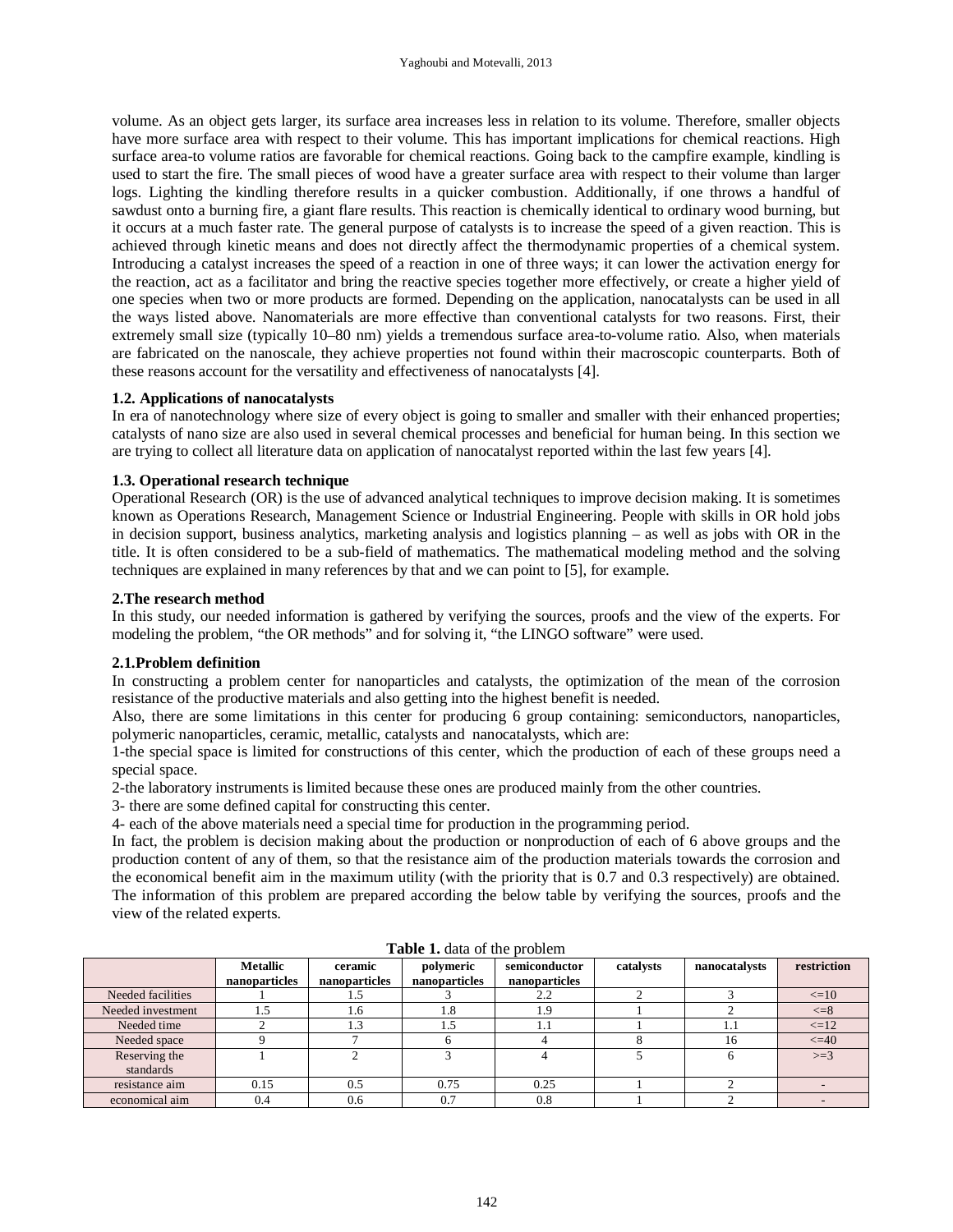### **2.2. The modeling of the problem**

The model of this problem is atypical nonlinear which also have the zero and one variables. The variables and the objective functions are described as:

Xi: the group production amount  $i<sup>th</sup>$  (i=0,...,1) in the programming period

Yi: production or nonproduction  $i^{th}$  (i=0,...,1) with o and 1 values

F1: the produced materials resistance objective function towards corrosion

F2: production economical benefit objective function

F: the objectives combinational function F1 and F2 with the important priority 0.3 and 0.7, respectively

On the basis of table 1, function F1 and F2 are explained as below: F1=((0.15\*X1+0.5\*X2+0.75\*X3+0.25\*X4+X5+2\*X6)/( X1+X2+X3+X4+X5+X6)) F2=(0.4\*X1+0.6\*X2+0.7\*X3+0.8\*X4+X5+2\*X6)

With attention to this matter that the problem has 2 objectives, is classified in the problem group MODM. There are different methods for solving these problems, that the weights method  $(Wj)$  is used here (weights for f1 and F2 functions are 0.7 and 0.3 respectively). Thus, this combinational objective function and the problem model are explained as below [6]:

 $F=(0.7F1+0.3F2)=(0.105*X1+0.35*X2+0.525*X3+0.175*X4+0.7*X5+1.4*X6)/$ ( X1+X2+X3+X4+X5+X6))+(0.12\*X1+0.18\*X2+0.21\*X3+0.24\*X4+0.3\*X5+0.6\*X6)

### **The model:**

Max (F)=((0.105\*X1+0.35\*X2+0.525\*X3+0.175\*X4+0.7\*X5+1.4\*X6)/  $(X1+X2+X3+X4+X5+X6)$  +  $(0.12*X1+0.18*X2+0.21*X3+0.24*X4+0.3*X5+0.6*X6)$ ; Y1+ 1.5\*Y2+3\* Y3+2.2\* Y4+2\*Y5+3\*Y6<=10; 1.5\*Y1+ 1.6\*Y2+1.8\* Y3+1.9\* Y4+Y5+2\*Y6<=8;  $X1 \leq 1000*Y1$ ;  $X2 \le 1000*Y2$ ;  $X3 \le 1000*Y3$ ; X4<=1000\*Y4; X5<=1000\*Y5; X6<=1000\*Y6; 9\*Y1+ 7\*Y2+6\* Y3+4\* Y4+8\*Y5+16\*Y6<=40;  $2*X1 \le 12;$ 1.3\*X2<=12;  $1.5*X3 \le 12;$  $1.1*X4 \le 12$ ;  $X5 \leq 12$ :  $1.1*X6 \le 12;$ ( X1+2\*X2+3\*X3+4\*X4+5\*X5+6\*X6)/ ( X1+X2+X3+X4+X5+X6)>=3;  $Xi >=0$  i=1,..,6;  $Y_i = 0,1$  i=1,...6;

## **2.3. Solving the problem**

After solving by LINGO, the following results are gained (table 2). We can calculate the amount of these functions by replacing the variables amounts in the functions F1 and F2, which are 0.956 and 47.6 respectively.

| <b>Table 2.</b> output of LINGO software   |          |  |
|--------------------------------------------|----------|--|
| Local optimal solution found at iteration: | 52       |  |
| Objective value:                           | 15.09447 |  |

| Variable | Value    | Reduced Cost |
|----------|----------|--------------|
| X1       | 0.000000 | 0.000000     |
| X2       | 9.230769 | 0.000000     |
| X3       | 0.000000 | 0.000000     |
| X4       | 10.90909 | 0.000000     |